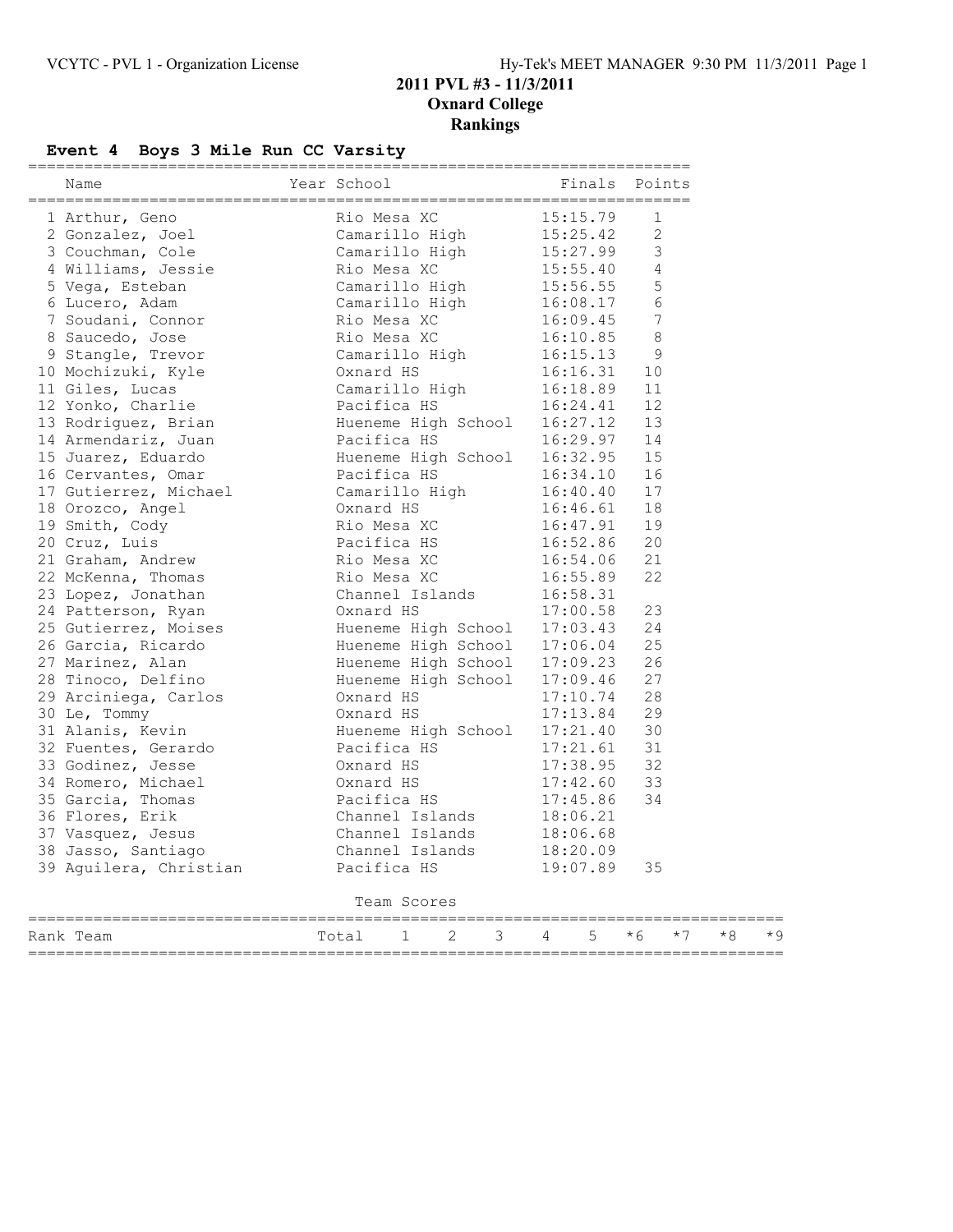## **2011 PVL #3 - 11/3/2011 Oxnard College**

## **Rankings**

| Event 4 Boys 3 Mile Run CC Varsity |            |     |                |                |    |    |    |    |    |
|------------------------------------|------------|-----|----------------|----------------|----|----|----|----|----|
| 1 Adolfo Camarillo High Sch        |            | 25  | $\overline{2}$ | 3              | 5  | 6  | 9  | 11 | 17 |
| Total Time:                        | 1:19:13.26 |     |                |                |    |    |    |    |    |
| Average:                           | 15:50.66   |     |                |                |    |    |    |    |    |
| 2 Rio Mesa XC                      |            | 39  | $\mathbf{1}$   | $\overline{4}$ | 7  | 8  | 19 | 21 | 22 |
| Total Time:                        | 1:20:19.40 |     |                |                |    |    |    |    |    |
| Average:                           | 16:03.88   |     |                |                |    |    |    |    |    |
| 3 Pacifica HS                      |            | 93  | 12             | 14             | 16 | 20 | 31 | 34 | 35 |
| Total Time:                        | 1:23:42.95 |     |                |                |    |    |    |    |    |
| Average:                           | 16:44.59   |     |                |                |    |    |    |    |    |
| 4 Hueneme High School              |            | 103 | 13             | 15             | 24 | 25 | 26 | 27 | 30 |
| Total Time:                        | 1:24:18.77 |     |                |                |    |    |    |    |    |
| Average:                           | 16:51.76   |     |                |                |    |    |    |    |    |
| 5 Oxnard HS                        |            | 108 | 10             | 18             | 23 | 28 | 29 | 32 | 33 |
| Total Time:                        | 1:24:28.08 |     |                |                |    |    |    |    |    |
| Average:                           | 16:53.62   |     |                |                |    |    |    |    |    |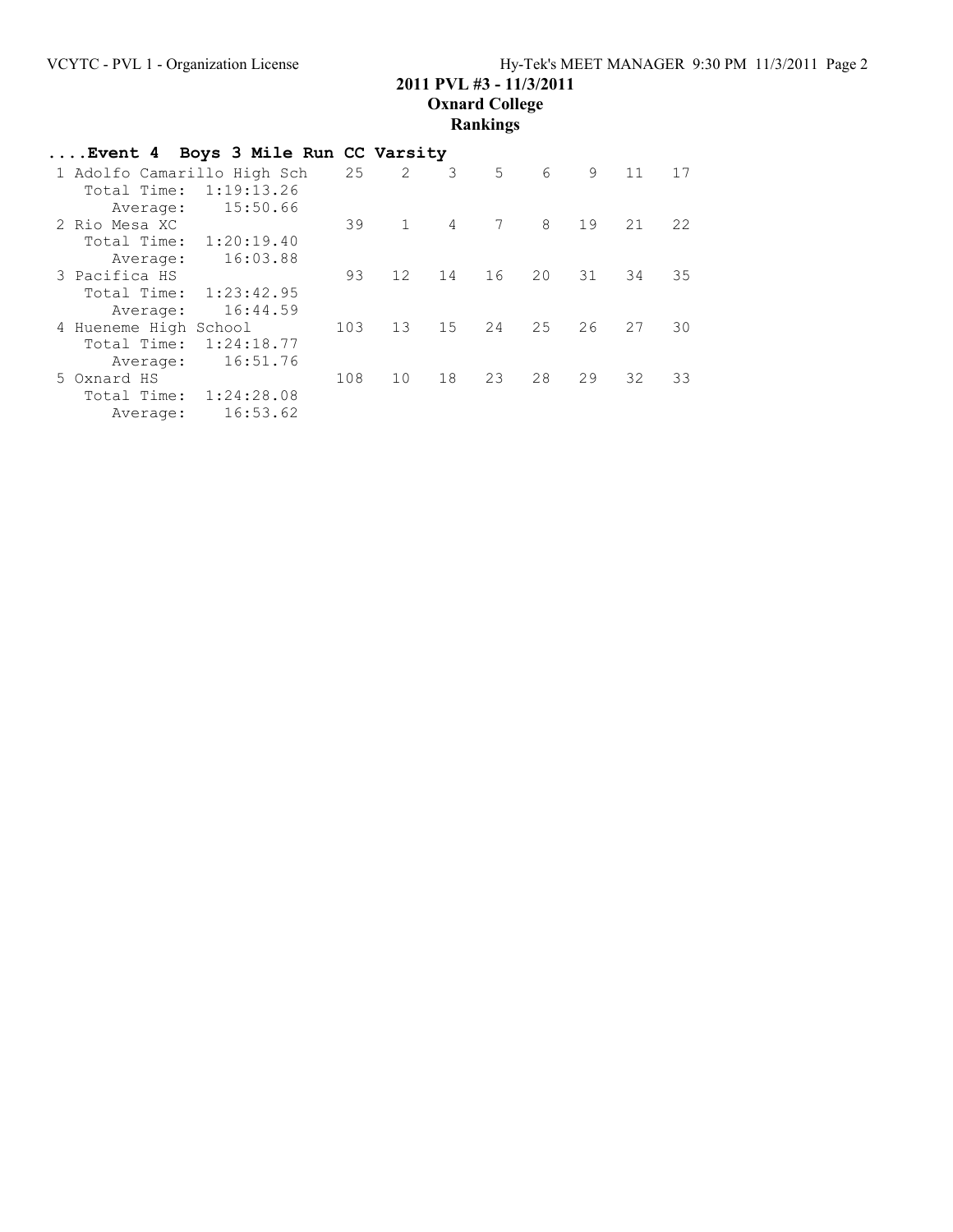## **Event 3 Girls 3 Mile Run CC Varsity**

| Name                                                                                                                                                                                    | Year School                                                                                                                     | Finals Points              |                 |      |     |
|-----------------------------------------------------------------------------------------------------------------------------------------------------------------------------------------|---------------------------------------------------------------------------------------------------------------------------------|----------------------------|-----------------|------|-----|
| 1 Naumann, Rachel Camarillo High 18:23.07<br>2 Dunne, Kathleen Camarillo High 18:49.86<br>3 Contreras, Andrea Hueneme High School 18:55.64<br>4 Ortega, Yesenia Camarillo High 19:03.15 |                                                                                                                                 | 18:23.07                   | 1               |      |     |
|                                                                                                                                                                                         |                                                                                                                                 |                            | $\mathbf{2}$    |      |     |
|                                                                                                                                                                                         |                                                                                                                                 |                            | $\mathsf 3$     |      |     |
|                                                                                                                                                                                         |                                                                                                                                 |                            | $\overline{4}$  |      |     |
| 5 Cline, Danika                                                                                                                                                                         | Camarillo High 19:06.64                                                                                                         |                            | 5               |      |     |
| 6 Gonzalez, Brittany Rio Mesa XC                                                                                                                                                        |                                                                                                                                 | 19:08.39                   | 6               |      |     |
| 7 Sewell, Sabrina                                                                                                                                                                       |                                                                                                                                 |                            | $7\phantom{.0}$ |      |     |
| 8 Nagel, Sarah                                                                                                                                                                          | Rio Mesa XC 19:13.35<br>Camarillo High 19:25.84<br>n Rio Mesa XC 19:31.86<br>Hueneme High School 19:37.31<br>Oxnard HS 19:38.53 |                            | $\,8\,$         |      |     |
| 9 Schmader, Madison                                                                                                                                                                     |                                                                                                                                 |                            | $\mathsf 9$     |      |     |
| 10 Huizar, Lorena                                                                                                                                                                       |                                                                                                                                 |                            | 10              |      |     |
| 11 Caldwell, Sydney                                                                                                                                                                     |                                                                                                                                 |                            | 11              |      |     |
| 12 Dang, Isabella                                                                                                                                                                       | Oxnard HS 19:39.10                                                                                                              |                            | 12              |      |     |
|                                                                                                                                                                                         |                                                                                                                                 |                            | 13              |      |     |
|                                                                                                                                                                                         |                                                                                                                                 |                            |                 |      |     |
|                                                                                                                                                                                         |                                                                                                                                 | 19:42.67 14<br>19:54.99 15 |                 |      |     |
| 16 Kippen, Marie                                                                                                                                                                        |                                                                                                                                 |                            | 16              |      |     |
| 17 Lopez, Rebeca                                                                                                                                                                        | Pacifica HS                                                                                                                     | 20:16.15                   | 17              |      |     |
| 18 Martinez, Cynthia (a) Hueneme High School 20:21.03                                                                                                                                   |                                                                                                                                 |                            | 18              |      |     |
| 19 Soto, Gabriela                                                                                                                                                                       | Pacifica HS                                                                                                                     | 20:32.13                   | 19              |      |     |
| 20 Rivas, Eva                                                                                                                                                                           | Channel Islands 20:41.36<br>Hueneme High School 20:47.16<br>Rio Mesa XC 20:51.94                                                |                            | 20              |      |     |
| 21 Hernandez, Clara                                                                                                                                                                     |                                                                                                                                 |                            | 21              |      |     |
| 22 Nava, Jennifer                                                                                                                                                                       |                                                                                                                                 |                            | 22              |      |     |
| 23 Ceja, Berenice                                                                                                                                                                       | Hueneme High School 21:03.20                                                                                                    |                            | 23              |      |     |
| 24 Casarrubias, Patricia Mueneme High School 21:10.41                                                                                                                                   |                                                                                                                                 |                            | 24              |      |     |
| 25 Lujan, Karina                                                                                                                                                                        | Pacifica HS 21:13.67                                                                                                            |                            | 25              |      |     |
| 26 Silverman, Kailey                                                                                                                                                                    |                                                                                                                                 | 21:18.42                   | 26              |      |     |
| 23 zi<br>27 Garcia, Julianna                                                                                                                                                            |                                                                                                                                 | 21:18.82                   | 27              |      |     |
| 28 Sagasi, Leslene                                                                                                                                                                      | Channel Islands 21:18.42<br>Rio Mesa XC 21:18.82<br>Rio Mesa XC 21:32.27                                                        |                            | 28              |      |     |
| 29 Albers, Kelly                                                                                                                                                                        | Oxnard HS 21:47.73                                                                                                              |                            | 29              |      |     |
| 30 Kesti, Elisabeth Cxnard HS 21:48.84                                                                                                                                                  |                                                                                                                                 |                            | 30              |      |     |
| 31 Moreno, Laryssa                                                                                                                                                                      | Rio Mesa XC                                                                                                                     | 21:52.55                   | 31              |      |     |
|                                                                                                                                                                                         |                                                                                                                                 | 22:01.91                   | 32              |      |     |
| 32 Cisneros, Guadalupe Pacifica HS 22:01.91<br>33 Leon, Roxanne Channel Islands 22:07.95<br>34 Toliver, Amber 0xnard HS 22:18.71<br>35 Perez, Jessica Pacifica HS 22:27.65              |                                                                                                                                 | $22:07.95$<br>$22:18.71$   | 33              |      |     |
|                                                                                                                                                                                         |                                                                                                                                 |                            | 34              |      |     |
|                                                                                                                                                                                         |                                                                                                                                 |                            | 35              |      |     |
| 36 Alamillo, Yonelida                                                                                                                                                                   | Pacifica HS                                                                                                                     | 22:34.72                   | 36              |      |     |
| 37 Covarrubias, Jahaira (channel Islands 22:42.54)<br>38 Hernandez, Rebecca (channel Islands 22:42.89)                                                                                  |                                                                                                                                 |                            | 37              |      |     |
| 38 Hernandez, Rebecca                                                                                                                                                                   | Channel Islands                                                                                                                 | 22:42.89                   | 38              |      |     |
| 39 Hernandez, Maria                                                                                                                                                                     | Oxnard HS                                                                                                                       | 23:03.94                   | 39              |      |     |
| 40 Speed, Taylor                                                                                                                                                                        | Oxnard HS                                                                                                                       | 23:35.26                   | 40              |      |     |
| 41 Gonzalez, Saira                                                                                                                                                                      | Channel Islands                                                                                                                 | 24:03.56                   | 41              |      |     |
|                                                                                                                                                                                         | Team Scores                                                                                                                     |                            |                 |      |     |
| Rank Team                                                                                                                                                                               | 2<br>3<br>1<br>Total                                                                                                            | 5<br>4                     | $*6$<br>$*7$    | $*8$ | * 9 |

=================================================================================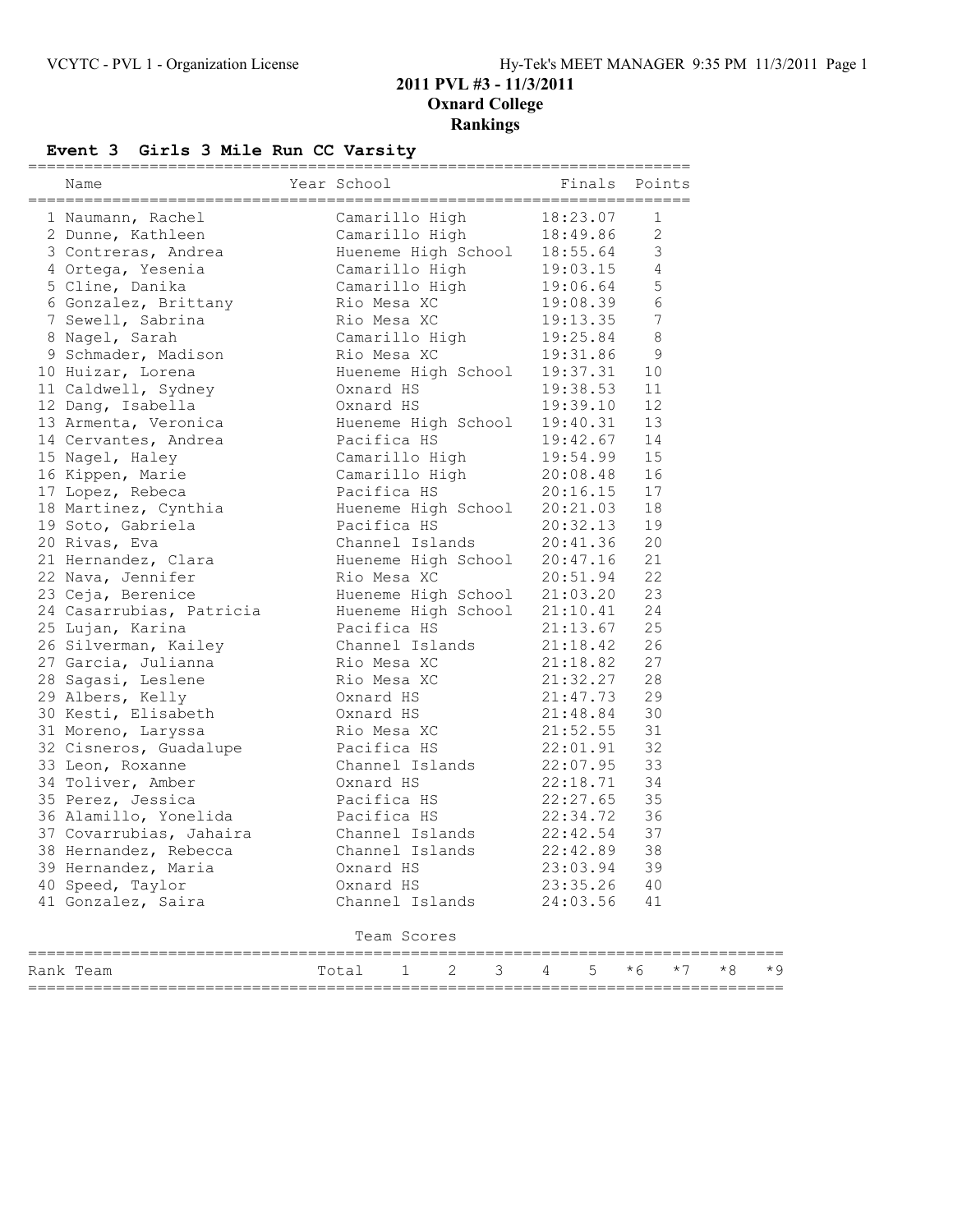# **2011 PVL #3 - 11/3/2011 Oxnard College**

|                                                             |                                      |     |               |                 | Rankings       |                |    |    |    |
|-------------------------------------------------------------|--------------------------------------|-----|---------------|-----------------|----------------|----------------|----|----|----|
|                                                             | Event 3  Girls 3 Mile Run CC Varsity |     |               |                 |                |                |    |    |    |
| 1 Adolfo Camarillo High Sch<br>Total Time:<br>Average:      | 1:34:48.56<br>18:57.72               | 20  | $\mathbf{1}$  | $\overline{2}$  | $\overline{4}$ | 5 <sup>5</sup> | 8  | 15 | 16 |
| 2 Hueneme High School<br>Total Time: 1:39:21.45<br>Average: | 19:52.29                             | 65  | $\mathcal{E}$ | 10              | 13             | 18             | 21 | 23 | 24 |
| 3 Rio Mesa XC<br>Total Time:<br>Average:                    | 1:40:04.36<br>20:00.88               | 71  | 6             | 7               | 9              | 22             | 27 | 28 | 31 |
| 4 Pacifica HS<br>Total Time:<br>Average:                    | 1:43:46.53<br>20:45.31               | 107 | 14            | 17              | 19             | 25             | 32 | 35 | 36 |
| 5 Oxnard HS<br>Total Time:<br>Average:                      | 1:45:12.91<br>21:02.59               | 116 | 11            | 12 <sup>7</sup> | 29             | 30             | 34 | 39 | 40 |
| 6 Channel Islands<br>Total Time:<br>Average:                | 1:49:33.16<br>21:54.64               | 154 | 20            | 26              | 33             | 37             | 38 | 41 |    |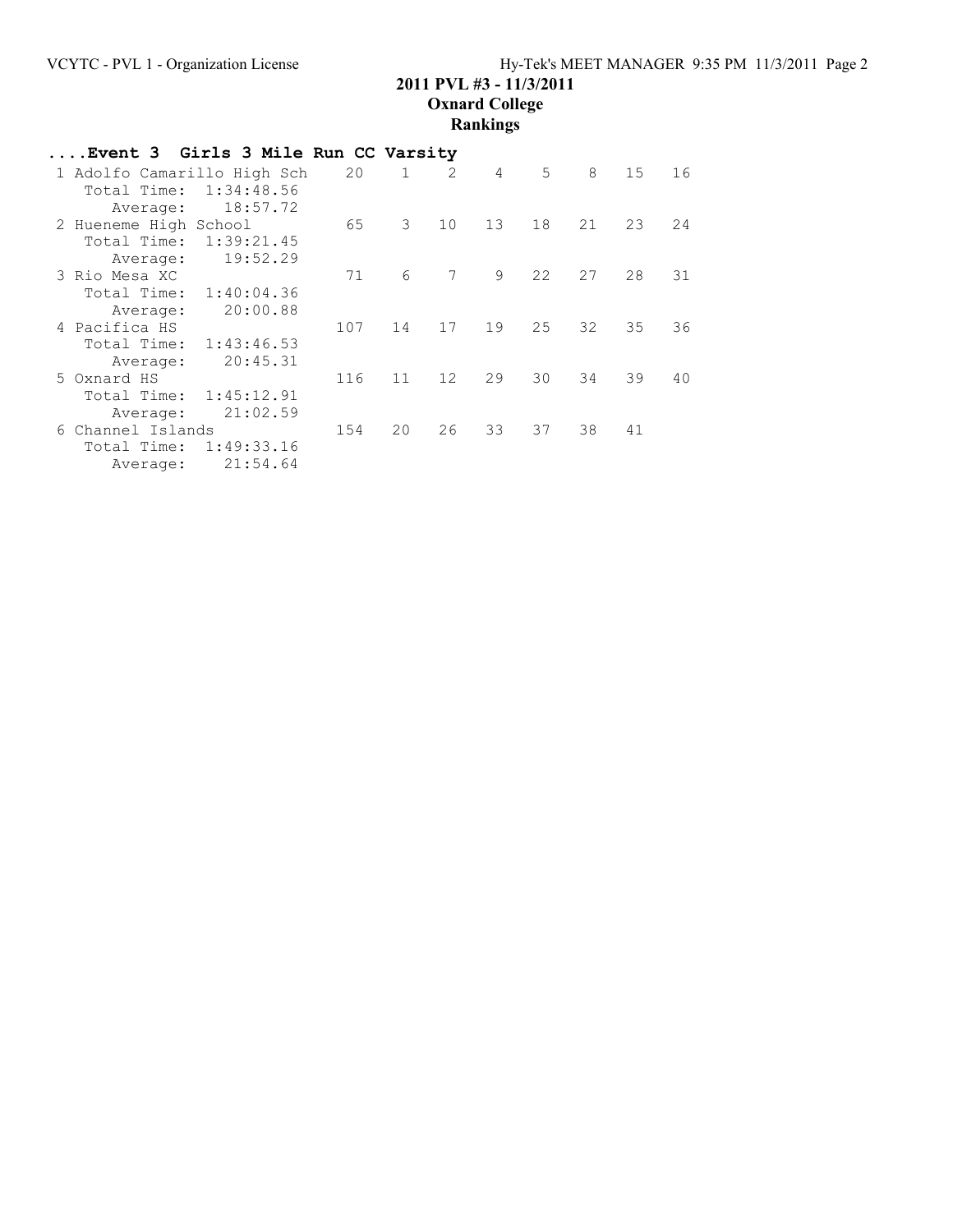## **Event 2 Boys 3 Mile Run CC Junior Varsity**

| Name                   | Year School         | Finals   | Points          |
|------------------------|---------------------|----------|-----------------|
|                        |                     |          |                 |
| 139 Unknown            |                     | 21:06.42 |                 |
| 186 Unknown            |                     | 25:38.98 |                 |
| 187 Unknown            |                     | 25:45.39 |                 |
| 1 Hai, Alex            | Camarillo High      | 16:31.61 | 1               |
| 2 Aleman, Benjamin     | Camarillo High      | 16:46.12 | $\mathbf{2}$    |
| 3 Triebold, Cole       | Camarillo High      | 16:51.02 | $\mathsf 3$     |
| 4 Broderick, Ian       | Camarillo High      | 16:52.67 | $\overline{4}$  |
| 5 Barajas, Javier      | Camarillo High      | 16:55.74 | 5               |
| 6 Ocshner, Ricky       | Camarillo High      | 17:02.50 | $6\phantom{.}6$ |
| 7 Fulham, Sean         | Camarillo High      | 17:07.02 | 7               |
| 8 Ridderbush, Ryan     | Camarillo High      | 17:07.77 |                 |
| 9 Hernandez, Moses     | Camarillo High      | 17:09.72 |                 |
| 10 Griffith, Matt      | Rio Mesa XC         | 17:18.08 | 8               |
| 11 Arnold, Ethan       | Rio Mesa XC         | 17:23.27 | $\mathsf 9$     |
| 12 Chavarin, Andy      | Hueneme High School | 17:24.15 | 10              |
| 13 Loft, Wade          | Rio Mesa XC         | 17:25.21 | 11              |
| 14 Medina, Mathew      | Pacifica HS         | 17:25.70 | 12              |
| 15 Stangle, Nick       | Camarillo High      | 17:33.70 |                 |
| 16 Lopez, Alejandro    | Pacifica HS         | 17:34.12 | 13              |
| 17 Fraley, David       | Rio Mesa XC         | 17:34.74 | 14              |
| 18 Sanchez, Roman      | Rio Mesa XC         | 17:38.88 | 15              |
| 19 Morales, Arturo     | Camarillo High      | 17:44.11 |                 |
| 20 Zuniga, Magdiel     | Rio Mesa XC         | 17:44.42 | 16              |
| 21 Gonzalez, Roberto   | Camarillo High      | 17:48.89 |                 |
| 22 Kobayashi, Joseph   | Rio Mesa XC         | 17:49.62 | 17              |
| 23 Apodaca, Aaron      | Camarillo High      | 17:51.61 |                 |
| 24 Chamagua, Jairo     | Camarillo High      | 17:55.05 |                 |
| 25 Lujan, Dominick     | Pacifica HS         | 17:56.25 | 18              |
| 26 Soltan, Sam         | Rio Mesa XC         | 18:02.60 |                 |
| 27 Werner, Noah        | Camarillo High      | 18:03.15 |                 |
| 28 O Connell, Cory     | Rio Mesa XC         | 18:03.39 |                 |
| 29 Davis, Justin       | Rio Mesa XC         | 18:03.64 |                 |
| 30 Navarro, Justin     | Oxnard HS           | 18:06.43 | 19              |
| 31 Vasquez, Esteban    | Pacifica HS         | 18:11.00 | 20              |
| 32 Lai, David          | Pacifica HS         | 18:12.27 | 21              |
| 33 Bender, Brian       | Rio Mesa XC         | 18:15.80 |                 |
| 34 Muscarella, Max     | Rio Mesa XC         | 18:16.69 |                 |
| 35 Liporada, Johnathon | Rio Mesa XC         | 18:17.73 |                 |
| 36 Cortes, Ricardo     | Camarillo High      | 18:18.80 |                 |
| 37 Morales, Abraham    | Oxnard HS           | 18:22.07 | 22              |
| 38 Artly, Travis       | Rio Mesa XC         | 18:22.96 |                 |
| 39 Nolen, Charles      | Camarillo High      | 18:24.28 |                 |
| 40 Estrada, Dillon     | Rio Mesa XC         | 18:29.19 |                 |
| 41 Davis, Kevin        | Rio Mesa XC         | 18:32.37 |                 |
| 42 Athwal, Amar        | Rio Mesa XC         | 18:34.10 |                 |
| 43 Coronado, Christian | Rio Mesa XC         | 18:34.65 |                 |
| 44 Arellano, Miquel    | Pacifica HS         | 18:35.08 | 23              |
| 45 Antonio, Damien     | Camarillo High      | 18:38.78 |                 |
| 46 Cabral, Isaac       | Channel Islands     | 18:39.13 | 24              |
| 47 Stump, Nickolaus    | Rio Mesa XC         | 18:41.65 |                 |
| 48 Hubbert, Robert     | Camarillo High      | 18:42.53 |                 |
| 49 Zaragoza, Rodrigo   | Hueneme High School | 18:42.95 | 25              |
|                        |                     |          |                 |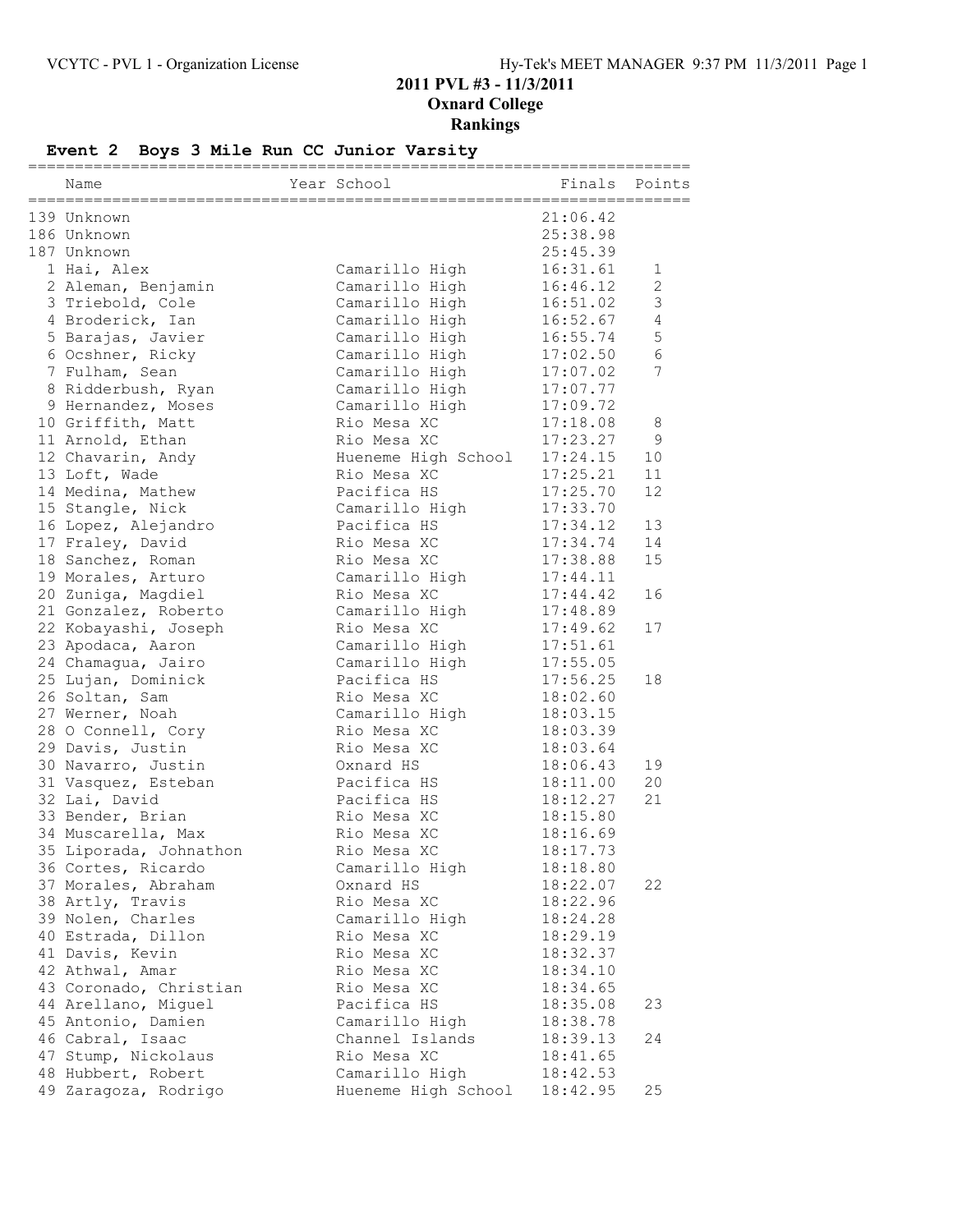### **2011 PVL #3 - 11/3/2011 Oxnard College**

**Rankings**

| Event 2 Boys 3 Mile Run CC Junior Varsity |  |                 |                     |          |    |
|-------------------------------------------|--|-----------------|---------------------|----------|----|
| 50 Castro, Rolando                        |  | Oxnard HS       |                     | 18:44.59 | 26 |
| 51 Villafana, Daniel                      |  | Rio Mesa XC     |                     | 18:46.28 |    |
| 52 Gambon, Andrew                         |  | Camarillo High  |                     | 18:46.50 |    |
| 53 Avelino, Noah                          |  | Rio Mesa XC     |                     | 18:48.49 |    |
| 54 Gonzalez, Isaac                        |  | Rio Mesa XC     |                     | 18:49.26 |    |
| 55 Massey, Robert                         |  | Rio Mesa XC     |                     | 18:49.77 |    |
| 56 Vaca, Leo                              |  | Pacifica HS     |                     | 18:52.52 | 27 |
| 57 Ortuno, Andrew                         |  | Camarillo High  |                     | 18:53.40 |    |
| 58 Johnston, Elliot                       |  | Camarillo High  |                     | 18:54.18 |    |
| 59 Waddell, Robert                        |  | Rio Mesa XC     |                     | 18:57.41 |    |
| 60 Huber, Michael                         |  | Camarillo High  |                     | 18:58.45 |    |
| 61 Fiacco, Tommy                          |  |                 | Camarillo High      | 18:59.25 |    |
| 62 Larrieu, Kenny                         |  | Oxnard HS       |                     | 18:59.95 | 28 |
| 63 Juarez, Angel                          |  |                 | Hueneme High School | 19:00.96 | 29 |
| 64 Mercado, Feliciano                     |  | Camarillo High  |                     | 19:01.61 |    |
| 65 Luciano, Jesus                         |  | Pacifica HS     |                     | 19:01.89 |    |
| 66 Hernandez, Mario                       |  | Pacifica HS     |                     | 19:02.27 |    |
| 67 Loft, Wyatt                            |  | Rio Mesa XC     |                     | 19:03.02 |    |
| 68 Paschen, Jordan                        |  | Camarillo High  |                     | 19:03.94 |    |
| 69 Torres, DJ                             |  | Rio Mesa XC     |                     | 19:05.22 |    |
| 70 Ito, Jack                              |  | Rio Mesa XC     |                     | 19:05.74 |    |
| 71 Mayper, Michael                        |  | Camarillo High  |                     | 19:09.71 |    |
| 72 Romero, Nick                           |  | Camarillo High  |                     | 19:09.95 |    |
| 73 Ramirez, Benjamin                      |  | Oxnard HS       |                     | 19:10.90 | 30 |
| 74 Graham, Aaron                          |  | Rio Mesa XC     |                     | 19:12.88 |    |
| 75 Soto, Isaac                            |  | Channel Islands |                     | 19:14.34 | 31 |
| 76 Malinowski, Paul                       |  | Camarillo High  |                     | 19:14.60 |    |
| 77 Robinson, Dustyn                       |  | Rio Mesa XC     |                     | 19:15.95 |    |
| 78 Lopez, Mathew                          |  | Pacifica HS     |                     | 19:16.78 |    |
| 79 Perez, Angel                           |  | Pacifica HS     |                     | 19:17.97 |    |
| 80 Lopez, Fernando                        |  | Channel Islands |                     | 19:19.04 | 32 |
| 81 Tapia, Brian                           |  | Pacifica HS     |                     | 19:19.35 |    |
| 82 Malinowski, Nathan                     |  | Camarillo High  |                     | 19:19.83 |    |
| 83 Franco, Jose                           |  |                 | Hueneme High School | 19:20.06 | 33 |
| 84 Armenta, Jose                          |  |                 | Hueneme High School | 19:20.49 | 34 |
| 85 Rios, Julian                           |  | Pacifica HS     |                     | 19:21.56 |    |
| 86 Atcheson, Matthew                      |  | Oxnard HS       |                     | 19:23.94 | 35 |
| 87 Escobedo, Omar                         |  | Channel Islands |                     | 19:24.36 | 36 |
| 88 Pearson, Josh                          |  | Rio Mesa XC     |                     | 19:24.79 |    |
| 89 Verduzco, Gerardo                      |  | Oxnard HS       |                     | 19:28.51 | 37 |
| 90 Aucutt, Tristin                        |  | Rio Mesa XC     |                     | 19:32.54 |    |
| 91 Ayala, Alan                            |  |                 | Hueneme High School | 19:33.17 | 38 |
| 92 Osorio, Educardo                       |  |                 | Hueneme High School | 19:33.40 | 39 |
| 93 Collier, Jason                         |  | Rio Mesa XC     |                     | 19:35.66 |    |
| 94 Hernandez, Roger                       |  | Pacifica HS     |                     | 19:38.96 |    |
| 95 Granados, Alexandro                    |  | Rio Mesa XC     |                     | 19:39.54 |    |
| 96 Apel, Evan                             |  | Camarillo High  |                     | 19:40.80 |    |
| 97 To, Ka                                 |  | Rio Mesa XC     |                     | 19:42.39 |    |
| 98 Morales, Adolfo                        |  |                 | Hueneme High School | 19:44.98 |    |
| 99 Covarrubias, Ivan                      |  | Channel Islands |                     | 19:46.73 | 40 |
| 100 Schmidhauser, Scott                   |  | Camarillo High  |                     | 19:46.99 |    |
| 101 Martinez, Sal                         |  | Pacifica HS     |                     | 19:49.58 |    |
| 102 Delgadillo, Victor                    |  | Rio Mesa XC     |                     | 19:50.83 |    |
| 103 Nunez, Dustin                         |  | Channel Islands |                     | 19:51.32 | 41 |
| 104 Barroso, Ryan                         |  | Camarillo High  |                     | 19:59.04 |    |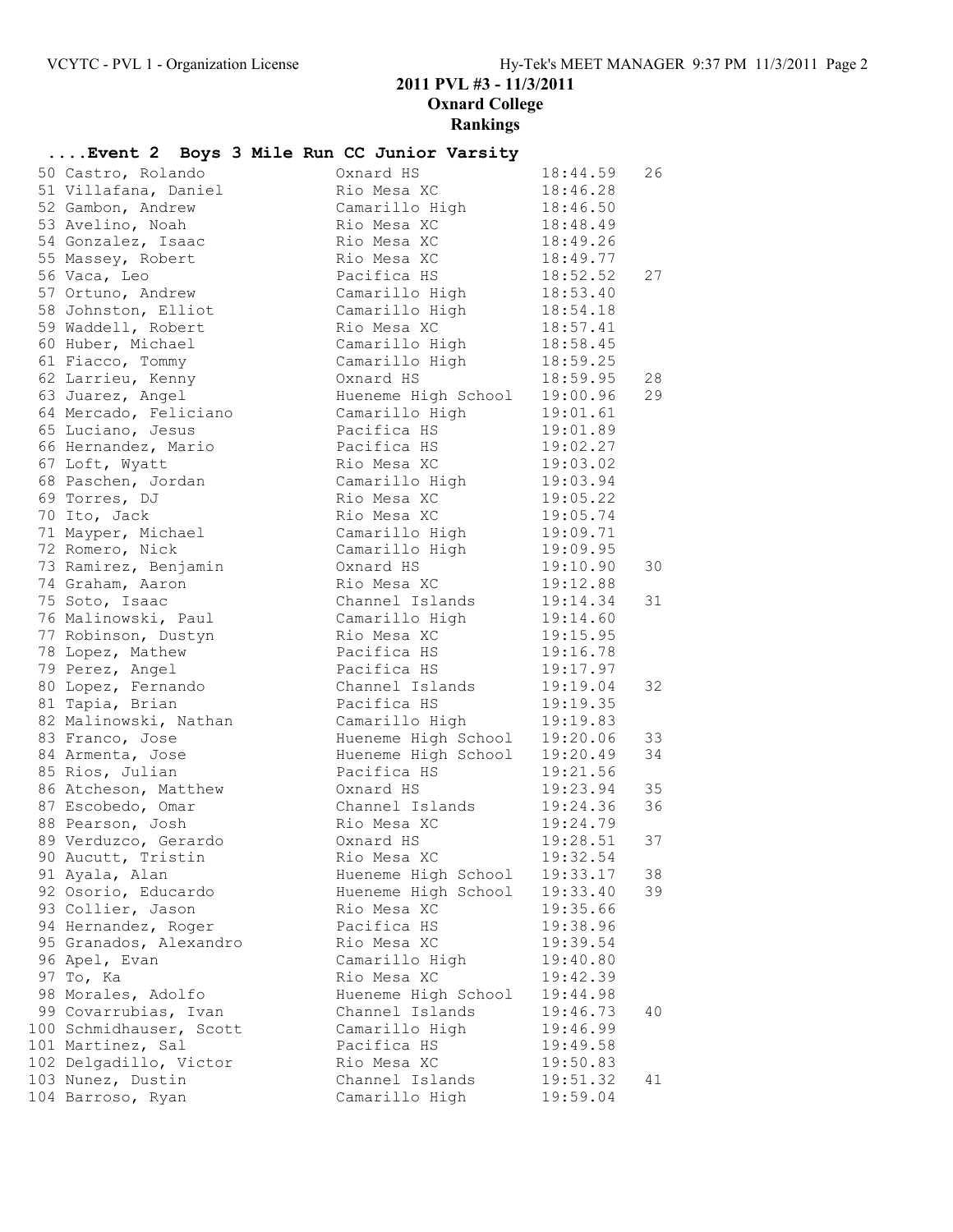#### **....Event 2 Boys 3 Mile Run CC Junior Varsity**

|  | 105 VanKeersbilck, Nikolas | Camarillo High          | 20:01.27       |
|--|----------------------------|-------------------------|----------------|
|  | 106 Mills, Henry           | Camarillo High          | 20:04.17       |
|  | 107 Lambdin, Josh          | Camarillo High          | 20:05.22       |
|  | 108 Chavez, Javier         | Pacifica HS             | 20:09.37       |
|  | 109 Reid, Mac              | Camarillo High          | 20:10.24       |
|  | 110 Rodriguez, Cesar       | Channel Islands         | 42<br>20:10.79 |
|  | 111 Slee, John             | Camarillo High          | 20:12.01       |
|  | 112 Husher, Ryan           | Rio Mesa XC             | 20:15.51       |
|  | 113 Sanchez, Jesus         | Hueneme High School     | 20:16.15       |
|  | 114 Morgenstern, Sabastian | Pacifica HS             | 20:18.81       |
|  | 115 Santander, Christian   | Pacifica HS             | 20:20.54       |
|  | 116 Montgomery, Cameron    | Pacifica HS             | 20:21.29       |
|  | 117 Hernandez, Martin      | Channel Islands         | 20:27.55       |
|  | 118 Bernd, Will            | Camarillo High          | 20:28.45       |
|  | 119 McGraw, John           | Oxnard HS               | 20:29.69       |
|  | 120 Green, Benjamin        | Camarillo High          | 20:31.93       |
|  | 121 Garcia, Jamie          | Pacifica HS             | 20:34.85       |
|  | 122 Stanton, Maxwell       | Camarillo High          | 20:35.83       |
|  | 123 Garcia, Carlos         | Hueneme High School     | 20:37.16       |
|  | 124 Martinez, Raudel       | Hueneme High School     | 20:38.48       |
|  | 125 Hinojosa, Pedro        | Hueneme High School     | 20:38.80       |
|  |                            |                         |                |
|  | 126 Hurtado, Jesse         | Channel Islands         | 20:39.95       |
|  | 127 Schmidhauser, James    | Camarillo High          | 20:40.25       |
|  | 128 Manzo, Jesus           | Hueneme High School     | 20:40.70       |
|  | 129 Duncan, Josh           | Rio Mesa XC             | 20:41.00       |
|  | 130 Sanchez, Cristian      | Rio Mesa XC             | 20:45.64       |
|  | 131 Lopez, Marco           | Pacifica HS             | 20:47.89       |
|  | 132 Borreta, Jeff          | Pacifica HS             | 20:48.07       |
|  | 133 Tapia, Esteban         | Channel Islands         | 20:48.34       |
|  | 134 Carrasco, Adrian       | Hueneme High School     | 20:51.45       |
|  | 135 Messamore, Douglas     | Camarillo High          | 20:53.90       |
|  | 136 Brandt, Tyler          | Rio Mesa XC             | 20:54.14       |
|  | 137 Leon, Octavio          | Channel Islands         | 20:54.47       |
|  | 138 Morales, Aaron         | Rio Mesa XC             | 20:58.85       |
|  | 139 Madrigal, Giovanni     | Pacifica HS             | 21:07.02       |
|  | 140 Anderson, Erik         | Rio Mesa XC             | 21:11.30       |
|  | 141 Guillen, Jovanny       | Channel Islands         | 21:12.35       |
|  | 142 Abanico, Brian         | Rio Mesa XC             | 21:13.89       |
|  | 143 Luhrsen, Riley         | Camarillo High          | 21:16.99       |
|  | 144 Jauregui, Pedro        | 21:19.35<br>Pacifica HS |                |
|  | 145 Cabornida, Adrian      | Pacifica HS             | 21:28.37       |
|  | 146 Gundayao, Jason        | Pacifica HS             | 21:33.07       |
|  | 147 Mijares, Ramon         | Rio Mesa XC             | 21:33.94       |
|  | 148 Alvarez, Lee           | Channel Islands         | 21:34.17       |
|  | 149 Ruiz, Freddy           | Rio Mesa XC             | 21:38.84       |
|  | 150 Santos, Diego          | Rio Mesa XC             | 21:41.44       |
|  | 151 Lopez, Raymundo        | Oxnard HS               | 21:43.66       |
|  | 152 Alderet, Abel          | Pacifica HS             | 21:44.47       |
|  | 153 Mynott, Steven         | Rio Mesa XC             | 21:46.39       |
|  | 154 Ledesma, Aian          | Channel Islands         | 21:46.81       |
|  | 155 Valencia, Matthew      | Hueneme High School     | 21:48.98       |
|  | 156 Alvarez, Armando       | Rio Mesa XC             | 21:50.55       |
|  | 157 Steiert, Taylor        | Rio Mesa XC             | 21:51.36       |
|  |                            | Pacifica HS             |                |
|  | 158 Dominguez, Killday     |                         | 21:57.41       |
|  | 159 Munoz, Alex            | Oxnard HS               | 22:00.02       |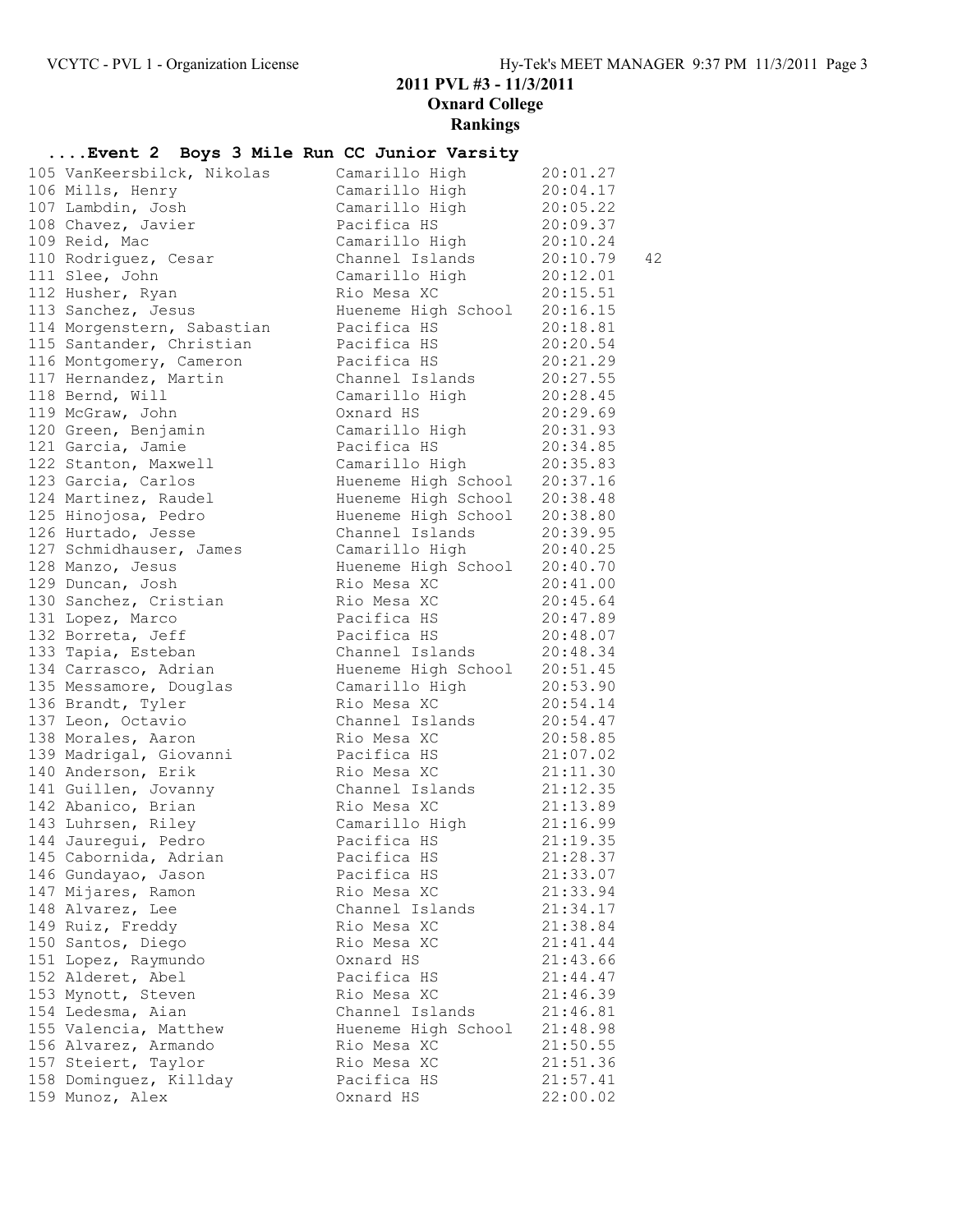### **....Event 2 Boys 3 Mile Run CC Junior Varsity**

| 160 Thomson, Blake       | Rio Mesa XC                  | 22:06.58 |
|--------------------------|------------------------------|----------|
| 161 Flores, Johnathon    | Pacifica HS                  | 22:07.23 |
| 162 Estrada, Oswaldo     | Pacifica HS 22:08.32         |          |
| 163 Cahue, Javier        | Pacifica HS                  | 22:13.82 |
| 164 Medel, Abraham       | Rio Mesa XC 22:23.12         |          |
| 165 Pulido, David        | Hueneme High School 22:25.52 |          |
| 166 Cardenas, Fransico   | Rio Mesa XC                  | 22:29.86 |
| 167 Cooke, Harrison      | Rio Mesa XC                  | 22:36.15 |
| 168 Padilla, Lonny       | Pacifica HS 22:38.16         |          |
| 169 Flater, Anthony      | Hueneme High School 22:39.02 |          |
| 170 Manzano, Oliver      | Oxnard HS                    | 22:50.70 |
| 171 Garside, Michael     | Pacifica HS                  | 22:53.91 |
| 172 Cisneros, Oscar      | Hueneme High School 22:56.44 |          |
| 173 Melendez, Josemanuel | Camarillo High 23:00.72      |          |
| 174 Fernandez, Roberto   | Channel Islands 23:04.63     |          |
| 175 Adon, Javier         | Hueneme High School 23:05.79 |          |
| 176 Jimenez, Juan        | Channel Islands 23:19.07     |          |
| 177 Cervantes, Homar     | Hueneme High School 23:23.25 |          |
| 178 Huynh, Thien         | Pacifica HS 23:25.33         |          |
| 179 Garcia, Dionicio     | Hueneme High School          | 23:32.46 |
| 180 Doan, David          | Pacifica HS 24:03.49         |          |
| 181 Cazares, Ricardo     | Pacifica HS 24:06.51         |          |
| 182 Osuna, Jesus         | Hueneme High School 24:29.75 |          |
| 183 Ayala, Emanuel       | Channel Islands 24:41.25     |          |
| 184 Guero, Edgar         | Pacifica HS 25:01.63         |          |

Team Scores

|  | Rank Team                                                | Total 1 |                 | $\overline{2}$ | $3^{\circ}$ | $\overline{4}$ | 5 <sup>7</sup> | $*6$ | $*7$ | $*8$ | $*9$ |
|--|----------------------------------------------------------|---------|-----------------|----------------|-------------|----------------|----------------|------|------|------|------|
|  | 1 Adolfo Camarillo High Sch<br>Total Time:<br>1:23:57.16 | 15      | $\mathbf{1}$    | 2              | 3           | 4              | 5              | 6    | 7    |      |      |
|  | 16:47.44<br>Average:                                     |         |                 |                |             |                |                |      |      |      |      |
|  | 2 Rio Mesa XC                                            | 57      | 8               | 9              | 11          | 14             | 15             | 16   | 17   |      |      |
|  | Total Time:<br>1:27:20.18                                |         |                 |                |             |                |                |      |      |      |      |
|  | 17:28.04<br>Average:                                     |         |                 |                |             |                |                |      |      |      |      |
|  | 3 Pacifica HS                                            | 84      | 12              | 13             | 18          | 20             | 21             | 23   | 27   |      |      |
|  | 1:29:19.34<br>Total Time:                                |         |                 |                |             |                |                |      |      |      |      |
|  | 17:51.87<br>Average:                                     |         |                 |                |             |                |                |      |      |      |      |
|  | 4 Oxnard HS                                              | 125     | 19              | 22             | 26          | 28             | 30             | 35   | 37   |      |      |
|  | Total Time: 1:33:23.94                                   |         |                 |                |             |                |                |      |      |      |      |
|  | 18:40.79<br>Average:                                     |         |                 |                |             |                |                |      |      |      |      |
|  | 5 Hueneme High School                                    | 131     | 10 <sup>°</sup> | 25             | 29          | 33             | 34             | 38   | 39   |      |      |
|  | Total Time:<br>1:33:48.61                                |         |                 |                |             |                |                |      |      |      |      |
|  | 18:45.73<br>Average:                                     |         |                 |                |             |                |                |      |      |      |      |
|  | 6 Channel Islands                                        | 163     | 24              | 31             | 32          | 36             | 40             | 41   | 42   |      |      |
|  | Total Time: 1:36:23.60                                   |         |                 |                |             |                |                |      |      |      |      |
|  | 19:16.72<br>Average:                                     |         |                 |                |             |                |                |      |      |      |      |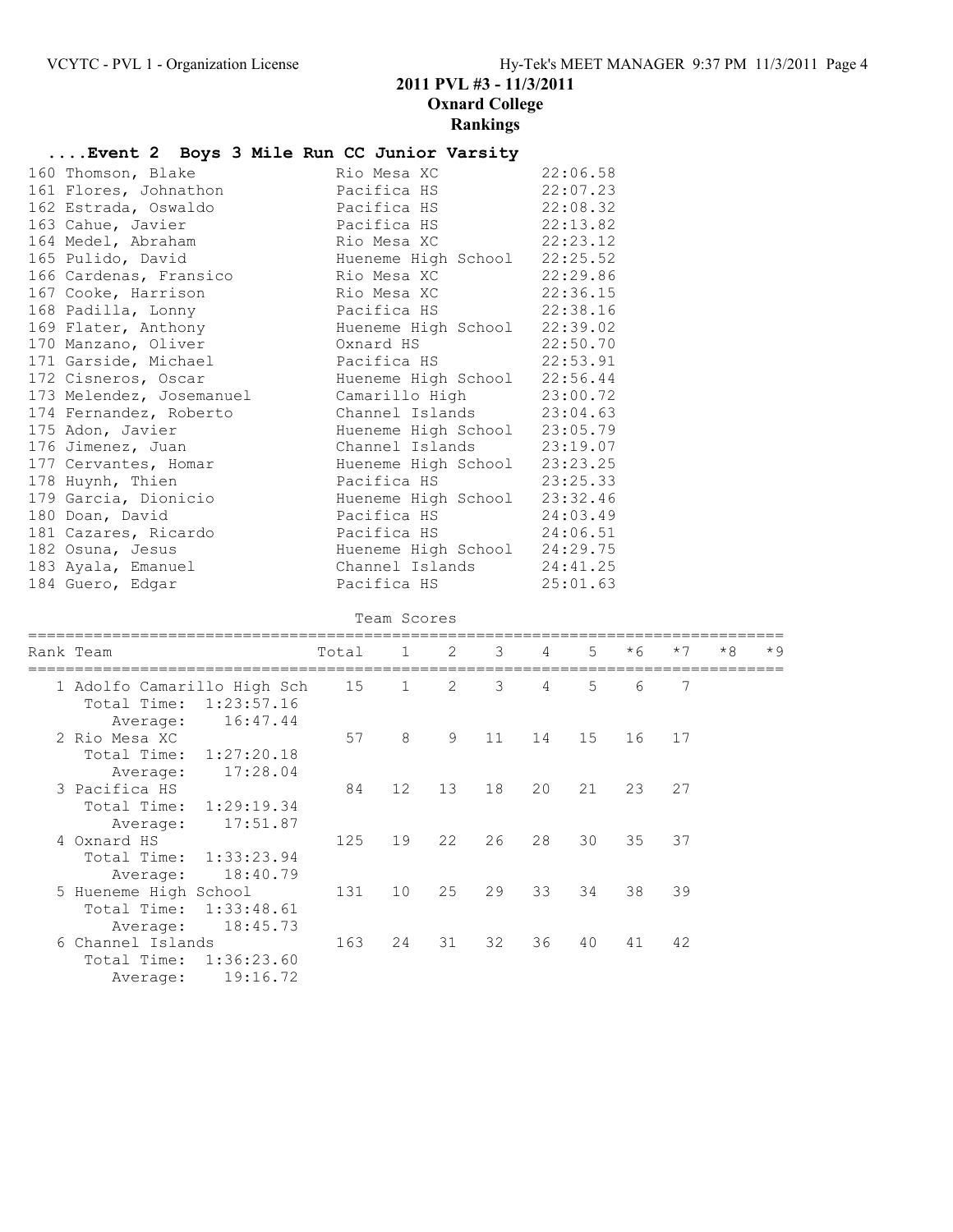### **Event 1 Girls 3 Mile Run CC Junior Varsity**

| Name                                     | Year School         | Finals | Points            |
|------------------------------------------|---------------------|--------|-------------------|
|                                          |                     |        |                   |
| 1 Espinoza, Marisol                      | Camarillo High      |        | 1<br>$\mathbf{2}$ |
| 2 Yturralde, Ally                        | Camarillo High      |        | 3                 |
| 3 Stevens, Valerie<br>4 Carson, Victoria | Camarillo High      |        |                   |
|                                          | Rio Mesa XC         |        | 4                 |
| 5 Turner, Kristin                        | Pacifica HS         |        | $\mathsf S$       |
| 6 Hernandez, Erica                       | Pacifica HS         |        | 6                 |
| 7 Ortega, Yliana                         | Camarillo High      |        | 7                 |
| 8 Mendez, Estefania                      | Hueneme High School |        | 8                 |
| 9 Najolia, Sierra                        | Camarillo High      |        | $\mathsf 9$       |
| 10 Tapia, Cecilia                        | Rio Mesa XC         |        | 10                |
| 11 Montrose, Taylor                      | Hueneme High School |        | 11                |
| 12 Avila, Khrystin                       | Oxnard HS           |        | 12                |
| 13 Thompson, Kara                        | Rio Mesa XC         |        | 13                |
| 14 Charton, Sarah                        | Camarillo High      |        | 14                |
| 15 Santoya, Vanessa                      | Channel Islands     |        | 15                |
| 16 Pinsak, Lauryn                        | Rio Mesa XC         |        | 16                |
| 17 Weisenberger, Camryn                  | Rio Mesa XC         |        | 17                |
| 18 Boyle, Kaitlyn                        | Camarillo High      |        | 18                |
| 19 Cervantes, Laura                      | Pacifica HS         |        | 19                |
| 20 Martinez, Sandra                      | Hueneme High School |        | 20                |
| 21 Hidalgo, Ana                          | Rio Mesa XC         |        | 21                |
| 22 Castro, Josceline                     | Channel Islands     |        | 22                |
| 23 Pineda, Sarah                         | Rio Mesa XC         |        | 23                |
| 24 Villegas, Daisy                       | Hueneme High School |        | 24                |
| 25 Gaona, Guadalupe                      | Hueneme High School |        | 25                |
| 26 Magorien, Kristine                    | Camarillo High      |        |                   |
| 27 Cisneros, Guadalupe                   | Pacifica HS         |        | 26                |
| 28 Balam, Perla                          | Hueneme High School |        | 27                |
| 29 Schultze, April                       | Rio Mesa XC         |        |                   |
| 30 Luna, Maria                           | Pacifica HS         |        | 28                |
| 31 Diaz, Jocelyn                         | Oxnard HS           |        | 29                |
| 32 McKnelly, Megan                       | Camarillo High      |        |                   |
| 33 Perez-Salgado, Jenelle                | Channel Islands     |        | 30                |
| 34 Nevel, Savannah                       | Rio Mesa XC         |        |                   |
| 35 Bratz, Adenna                         | Rio Mesa XC         |        |                   |
| 36 Lopez, Natalie                        | Rio Mesa XC         |        |                   |
| 37 Mckenna, Baily                        | Rio Mesa XC         |        |                   |
| 38 Garcia, Haley                         | Rio Mesa XC         |        |                   |
| 39 Lopez, Gabi                           | Channel Islands     |        | 31                |
| 40 Mendez, Ianitze                       | Pacifica HS         |        | 32                |
| 41 Castanon, Alexandra                   | Pacifica HS         |        | 33                |
| 42 Robinson, Katie                       | Camarillo High      |        |                   |
| 43 Gomez, Dianelli                       | Rio Mesa XC         |        |                   |
| 44 Chavez, Natali                        | Pacifica HS         |        |                   |
| 45 Martinez, Roxana                      | Hueneme High School |        | 34                |
| 46 Munoz, Carly                          | Camarillo High      |        |                   |
| 47 Loring, Jasmine                       | Oxnard HS           |        | 35                |
| 48 Avendano, Chavely                     | Pacifica HS         |        |                   |
| 49 Bravo, Elena                          | Hueneme High School |        |                   |
| 50 Leon, Gabriella                       | Channel Islands     |        | 36                |
| 51 Aleman, Brenda                        | Oxnard HS           |        | 37                |
| 52 Castaneda, Sydney                     | Oxnard HS           |        | 38                |
|                                          |                     |        |                   |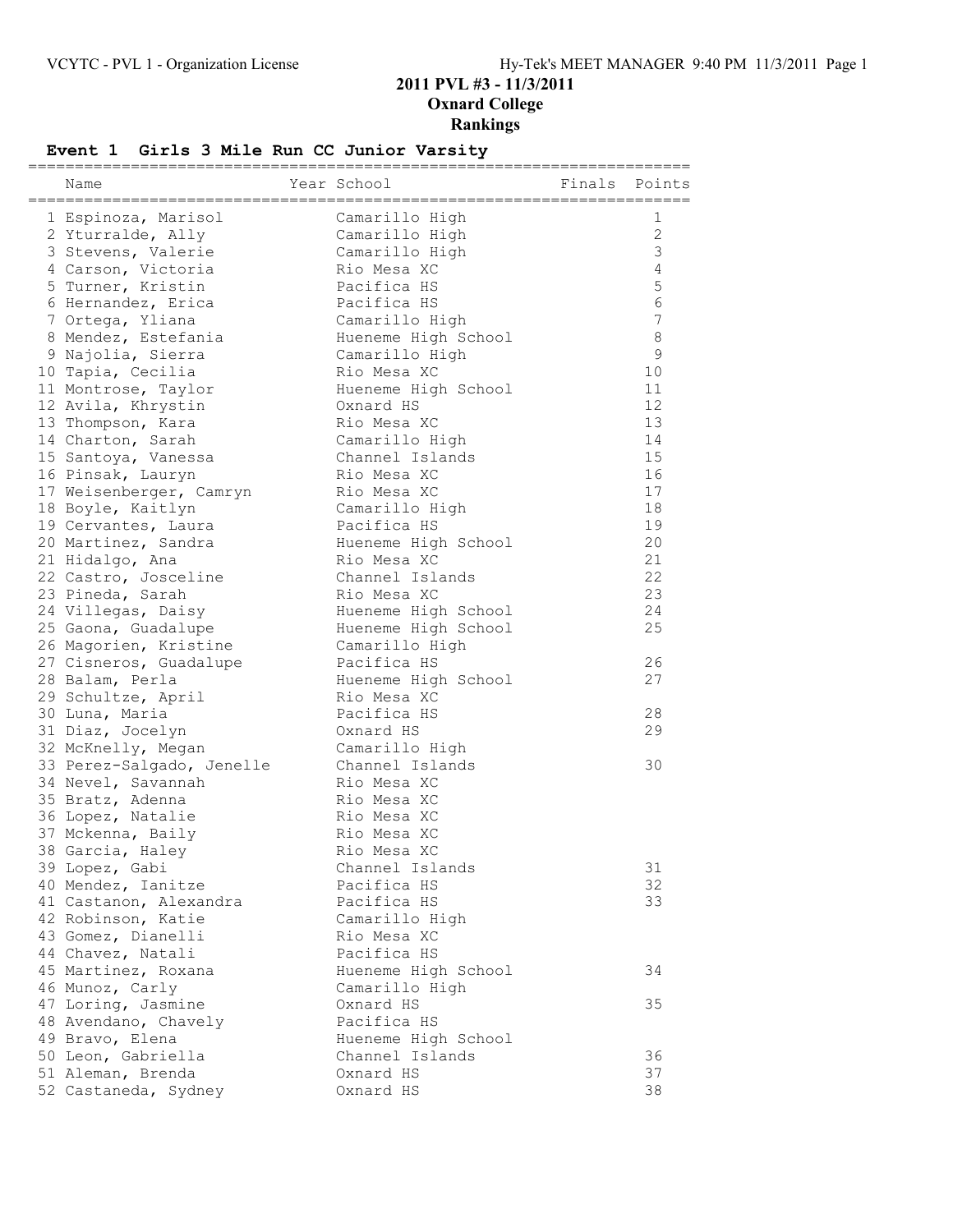|                                              | Event 1 Girls 3 Mile Run CC Junior Varsity |    |
|----------------------------------------------|--------------------------------------------|----|
| 53 Valencia, Melody                          | Pacifica HS                                |    |
| 54 Lopez, Daisy                              | Rio Mesa XC                                |    |
| 55 Aragon, Karina                            | Pacifica HS                                |    |
| 56 Johnson, Paulina                          | Pacifica HS                                |    |
| 57 Gomez, Natasha                            | Oxnard HS                                  | 39 |
| 58 Romero, Daisy                             | Pacifica HS                                |    |
| 59 Messamore, Kassy                          | Camarillo High                             |    |
| 60 Flaherty, Jessica                         | Camarillo High                             |    |
| 61 Juarez, Norma                             | Oxnard HS                                  | 40 |
| 62 Martinez, Maritza                         | Oxnard HS                                  |    |
| 63 Maldonado, Isela                          | Oxnard HS                                  |    |
| 64 Gaona, Augustina                          | Hueneme High School                        |    |
| 65 Rocha, Briana                             | Pacifica HS                                |    |
| 66 Binns, Erica                              | Rio Mesa XC                                |    |
| 67 Bedolla, Jared                            | Oxnard HS                                  |    |
| 68 Pugeda, Kaleynn                           | Camarillo High                             |    |
| 69 Padilla, Elena                            | Hueneme High School                        |    |
| 70 Rodriguez, Sonia                          | Rio Mesa XC                                |    |
| 71 Jaramillo, Jacqueline                     | Pacifica HS                                |    |
| 72 Guzman, Aurea                             | Pacifica HS                                |    |
| 73 Waddell, Amelia                           | Rio Mesa XC                                |    |
| 74 Robles, Alondra                           | Pacifica HS                                |    |
| 75 Golshani, Michelle<br>76 Ambriz, Jennifer | Oxnard HS                                  |    |
| 77 Gonzalez, Judith                          | Hueneme High School<br>Channel Islands     | 41 |
| 78 Parham, Blake                             | Camarillo High                             |    |
| 79 Flores, Christine                         | Rio Mesa XC                                |    |
| 80 Navarro, Paola                            | Hueneme High School                        |    |
| 81 Samano, Gabriela                          | Hueneme High School                        |    |
| 82 Juarez, Julianne                          | Rio Mesa XC                                |    |
| 83 Aranda, Selena                            | Rio Mesa XC                                |    |
| 84 Reyes, Ashley                             | Channel Islands                            | 42 |
| 85 White, Alexis                             | Rio Mesa XC                                |    |
| 86 Ramirez, Veronica                         | Hueneme High School                        |    |
| 87 Gaona, Jessica                            | Hueneme High School                        |    |
| 88 Gong, Samantha                            | Oxnard HS                                  |    |
| 89 Dimas, Gabriela                           | Rio Mesa XC                                |    |
| 90 Gonzalez, Natalia                         | Rio Mesa XC                                |    |
| 91 Oseguera, Kenya                           | Channel Islands                            |    |
| 92 Cervantes, Maria                          | Channel Islands                            |    |
| 93 Ramos, Margarita                          | Oxnard HS                                  |    |
| 94 Corpuz, Carmela                           | Hueneme High School                        |    |
| 95 Mildbrandt, Abigail                       | Oxnard HS                                  |    |
| 96 Hart, Kayla                               | Rio Mesa XC                                |    |
| 97 Lopez, Lisa                               | Rio Mesa XC                                |    |
| 98 Ibarra, Gladys                            | Channel Islands                            |    |
| 99 Ayala, Morelia                            | Pacifica HS                                |    |
| 100 Cervantes, Estefani                      | Oxnard HS                                  |    |
| 101 Jimenez, Sarah                           | Channel Islands                            |    |
| 102 Lopez, Maria                             | Channel Islands                            |    |
| 103 Avila, Maria                             | Hueneme High School                        |    |
| 104 Rios, Liliana                            | Pacifica HS                                |    |
| 105 Fox, Chloe                               | Rio Mesa XC                                |    |
| 106 Farfan, Monica                           | Channel Islands                            |    |
| 107 Hunter, Shanari                          | Oxnard HS                                  |    |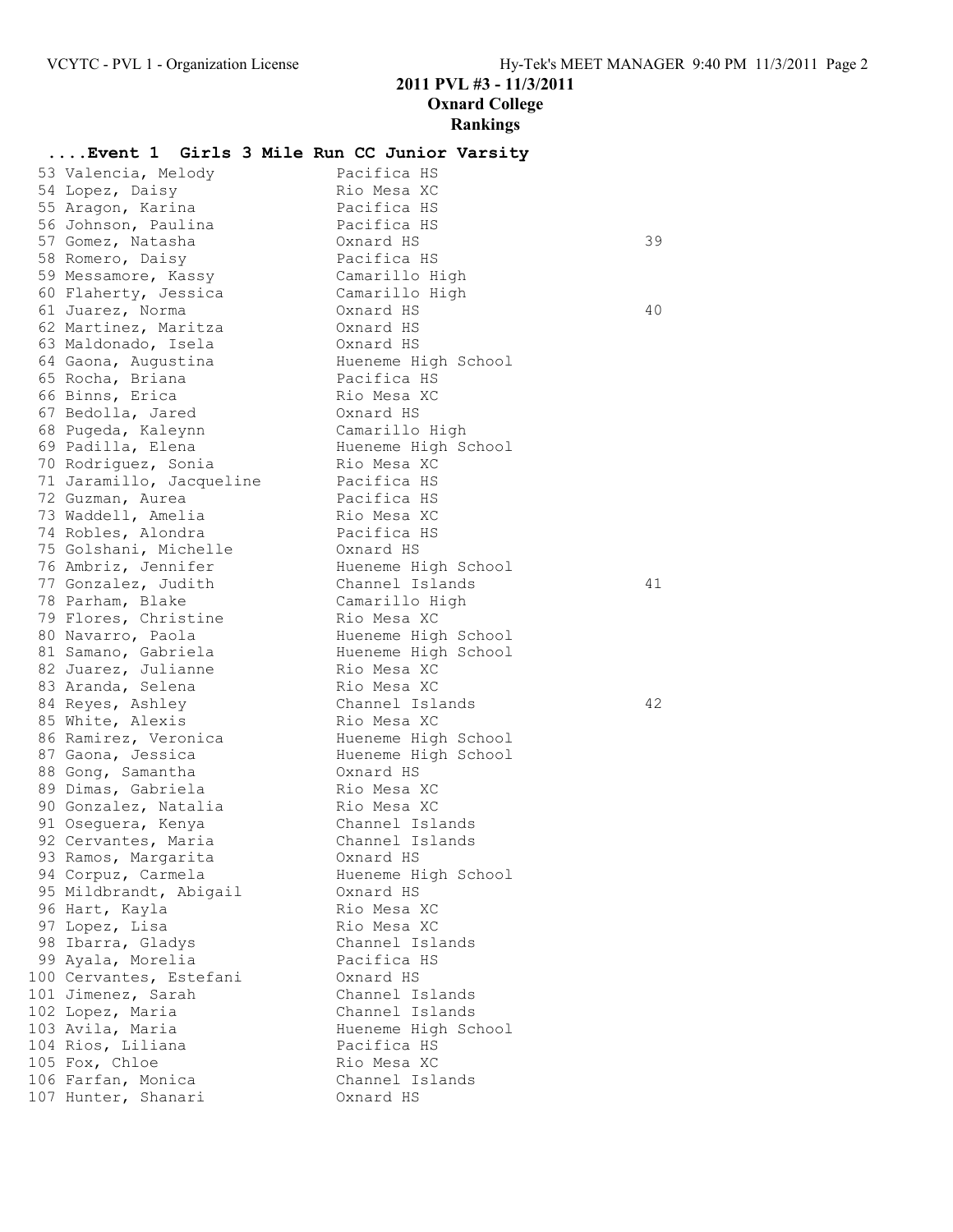## **....Event 1 Girls 3 Mile Run CC Junior Varsity**

| 108 Montejano, Llareli   | Hueneme High School |
|--------------------------|---------------------|
| 109 Muelluer, Marissa    | Rio Mesa XC         |
| 110 Palencia, Ayari      | Hueneme High School |
| 111 Mckay, Tamekia       | Pacifica HS         |
| 112 Patterson, Karen     | Oxnard HS           |
| 113 Hernandez, Elizabeth | Rio Mesa XC         |
| 114 Garcia, Amy          | Rio Mesa XC         |
| 115 Magana, Leslie       | Hueneme High School |
| 116 Erazo, Claret        | Hueneme High School |
| 117 Campos, Chelsea      | Rio Mesa XC         |
| 118 Gomez, Celia         | Hueneme High School |
| 119 Madrid, Jessica      | Rio Mesa XC         |
| 120 Tapia, Monserrat     | Hueneme High School |
| 121 Nunez, Natalie       | Oxnard HS           |
| 122 Camp, Bailey         | Oxnard HS           |
| 123 Bonifacio, Anna      | Oxnard HS           |

|  | Team Scores |
|--|-------------|
|  |             |

| Rank Team                        | Total        |        | $\overline{2}$ | -3         | 4        | $5 -$      | $*6$     | $*7$      | $*8$ | $*9$ |
|----------------------------------|--------------|--------|----------------|------------|----------|------------|----------|-----------|------|------|
| 1 Adolfo Camarillo High Sch      | 22           |        |                | -3         |          | 9.         | -14      | -18       |      |      |
| 2 Rio Mesa XC<br>3 Pacifica HS   | 60<br>84     | 4<br>5 | $\top$ ()<br>6 | -1.3<br>19 | 16<br>26 | - 17<br>28 | 21<br>32 | 23<br>-33 |      |      |
| 4 Hueneme High School            | 88           | 8      |                | 20         | 24       | 25         | 27       | 34        |      |      |
| 5 Channel Islands<br>6 Oxnard HS | 134<br>$+51$ | 15     | 22<br>29       | 30<br>35   | 31<br>37 | 36<br>38   | 41<br>39 | 42<br>4 N |      |      |
|                                  |              |        |                |            |          |            |          |           |      |      |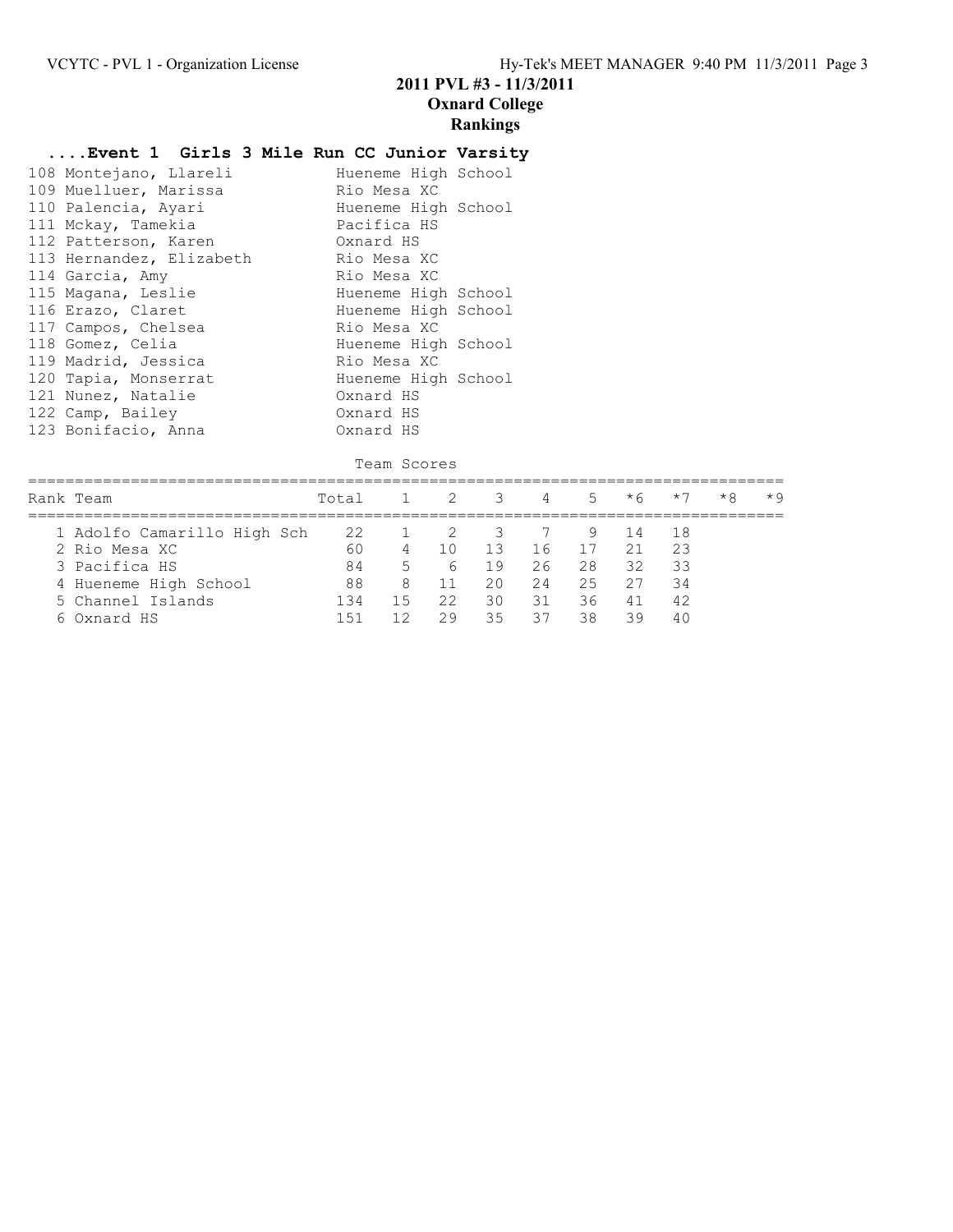### **Event 1 Girls 3 Mile Run CC Junior Varsity**

| Name                      | Year School         | Finals   | Points          |
|---------------------------|---------------------|----------|-----------------|
| 1 Espinoza, Marisol       | Camarillo High      | 20:41.61 | 1               |
|                           |                     |          | 2               |
| 2 Yturralde, Ally         | Camarillo High      | 20:55.85 | 3               |
| 3 Stevens, Valerie        | Camarillo High      | 21:02.85 |                 |
| 4 Carson, Victoria        | Rio Mesa XC         | 21:09.75 | 4               |
| 5 Turner, Kristin         | Pacifica HS         | 21:19.03 | 5               |
| 6 Hernandez, Erica        | Pacifica HS         | 21:20.50 | $6\phantom{.}6$ |
| 7 Ortega, Yliana          | Camarillo High      | 21:27.17 | 7               |
| 8 Mendez, Estefania       | Hueneme High School | 22:05.57 | $\,8\,$         |
| 9 Najolia, Sierra         | Camarillo High      | 22:08.77 | 9               |
| 10 Tapia, Cecilia         | Rio Mesa XC         | 22:09.67 | 10              |
| 11 Montrose, Taylor       | Hueneme High School | 22:13.13 | 11              |
| 12 Avila, Khrystin        | Oxnard HS           | 22:25.62 | 12              |
| 13 Thompson, Kara         | Rio Mesa XC         | 22:31.39 | 13              |
| 14 Charton, Sarah         | Camarillo High      | 22:34.01 | 14              |
| 15 Santoya, Vanessa       | Channel Islands     | 22:36.58 | 15              |
| 16 Pinsak, Lauryn         | Rio Mesa XC         | 22:39.24 | 16              |
| 17 Weisenberger, Camryn   | Rio Mesa XC         | 22:40.89 | 17              |
| 18 Boyle, Kaitlyn         | Camarillo High      | 22:41.15 | 18              |
| 19 Cervantes, Laura       | Pacifica HS         | 22:44.11 | 19              |
| 20 Martinez, Sandra       | Hueneme High School | 22:46.46 | 20              |
| 21 Hidalgo, Ana           | Rio Mesa XC         | 23:05.17 | 21              |
| 22 Castro, Josceline      | Channel Islands     | 23:14.33 | 22              |
| 23 Pineda, Sarah          | Rio Mesa XC         | 23:18.20 | 23              |
| 24 Villegas, Daisy        | Hueneme High School | 23:22.74 | 24              |
| 25 Gaona, Guadalupe       | Hueneme High School | 23:23.71 | 25              |
| 26 Magorien, Kristine     | Camarillo High      | 23:25.23 |                 |
| 27 Cisneros, Guadalupe    | Pacifica HS         | 23:27.46 | 26              |
| 28 Balam, Perla           | Hueneme High School | 23:31.45 | 27              |
|                           |                     |          |                 |
| 29 Schultze, April        | Rio Mesa XC         | 23:31.75 |                 |
| 30 Luna, Maria            | Pacifica HS         | 23:34.88 | 28              |
| 31 Diaz, Jocelyn          | Oxnard HS           | 23:35.44 | 29              |
| 32 McKnelly, Megan        | Camarillo High      | 23:41.05 |                 |
| 33 Perez-Salgado, Jenelle | Channel Islands     | 23:43.40 | 30              |
| 34 Nevel, Savannah        | Rio Mesa XC         | 23:49.05 |                 |
| 35 Bratz, Adenna          | Rio Mesa XC         | 23:50.27 |                 |
| 36 Lopez, Natalie         | Rio Mesa XC         | 23:55.49 |                 |
| 37 Mckenna, Baily         | Rio Mesa XC         | 23:59.20 |                 |
| 38 Garcia, Haley          | Rio Mesa XC         | 23:59.85 |                 |
| 39 Lopez, Gabi            | Channel Islands     | 24:04.73 | 31              |
| 40 Mendez, Ianitze        | Pacifica HS         | 24:08.33 | 32              |
| 41 Castanon, Alexandra    | Pacifica HS         | 24:11.54 | 33              |
| 42 Robinson, Katie        | Camarillo High      | 24:14.38 |                 |
| 43 Gomez, Dianelli        | Rio Mesa XC         | 24:18.59 |                 |
| 44 Chavez, Natali         | Pacifica HS         | 24:18.82 |                 |
| 45 Martinez, Roxana       | Hueneme High School | 24:23.67 | 34              |
| 46 Munoz, Carly           | Camarillo High      | 24:28.20 |                 |
| 47 Loring, Jasmine        | Oxnard HS           | 24:33.66 | 35              |
| 48 Avendano, Chavely      | Pacifica HS         | 24:38.15 |                 |
| 49 Bravo, Elena           | Hueneme High School | 24:41.07 |                 |
| 50 Leon, Gabriella        | Channel Islands     | 24:41.91 | 36              |
| 51 Aleman, Brenda         | Oxnard HS           | 24:52.79 | 37              |
| 52 Castaneda, Sydney      | Oxnard HS           | 24:55.35 | 38              |
|                           |                     |          |                 |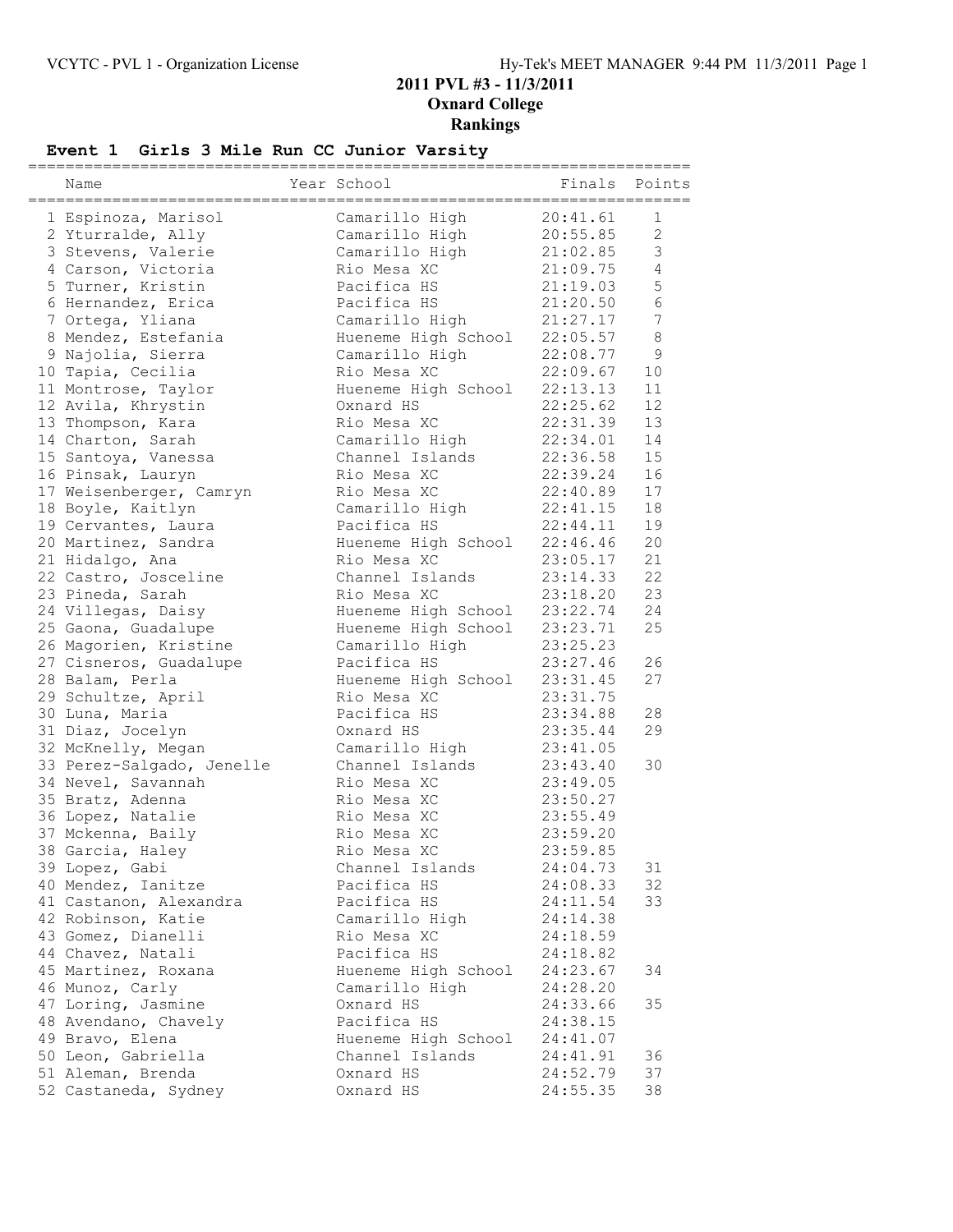# **....Event 1 Girls 3 Mile Run CC Junior Varsity**

| 53 Valencia, Melody                        | Pacifica HS                                 | 24:55.59                |    |
|--------------------------------------------|---------------------------------------------|-------------------------|----|
| 54 Lopez, Daisy                            | Rio Mesa XC<br>Pacifica HS                  | 24:56.69                |    |
| 55 Aragon, Karina                          |                                             | 25:00.16                |    |
| 56 Johnson, Paulina                        | Pacifica HS                                 | 25:05.36                |    |
| 57 Gomez, Natasha                          | Oxnard HS                                   | 25:09.36                | 39 |
| 58 Romero, Daisy                           | Pacifica HS                                 | 25:12.25                |    |
| 59 Messamore, Kassy                        | Camarillo High                              | 25:17.40                |    |
| 60 Flaherty, Jessica                       | Camarillo High                              | 25:20.30                |    |
| 61 Juarez, Norma                           | Oxnard HS                                   | 25:20.59                | 40 |
| 62 Martinez, Maritza                       | Oxnard HS                                   | 25:21.90                |    |
| 63 Maldonado, Isela                        | Oxnard HS                                   | 25:22.23                |    |
| 64 Gaona, Augustina                        | Hueneme High School 25:22.69                |                         |    |
| 65 Rocha, Briana                           | Pacifica HS                                 | 25:25.99                |    |
| 66 Binns, Erica                            | Rio Mesa XC                                 | 25:31.86                |    |
| 67 Bedolla, Jared                          | Oxnard HS                                   | 25:32.37                |    |
| 68 Pugeda, Kaleynn                         | Camarillo High                              | 25:35.02                |    |
| 69 Padilla, Elena                          | Hueneme High School 25:38.46                |                         |    |
| 70 Rodriguez, Sonia                        | Rio Mesa XC                                 | 25:43.63                |    |
| 71 Jaramillo, Jacqueline                   | Pacifica HS                                 | 25:45.48                |    |
| 72 Guzman, Aurea                           | Pacifica HS                                 | 25:45.74                |    |
| 73 Waddell, Amelia                         | Rio Mesa XC                                 | 25:52.36                |    |
| 74 Robles, Alondra                         | Pacifica HS                                 | 25:56.35                |    |
| 75 Golshani, Michelle                      | Oxnard HS                                   | 25:59.60                |    |
| 76 Ambriz, Jennifer                        | Hueneme High School                         | 26:00.42                |    |
| 77 Gonzalez, Judith                        | Channel Islands                             | 26:01.39                | 41 |
| 78 Parham, Blake                           | Camarillo High                              | $26:1.74$<br>$26:16.74$ |    |
| 79 Flores, Christine                       | Rio Mesa XC<br>Hueneme High School 26:19.70 |                         |    |
| 80 Navarro, Paola                          |                                             |                         |    |
| 81 Samano, Gabriela<br>82 Juarez, Julianne | Hueneme High School 26:22.76                | 26:29.17                |    |
| 83 Aranda, Selena                          | Rio Mesa XC<br>Rio Mesa XC                  | 26:29.53                |    |
| 84 Reyes, Ashley                           | Channel Islands                             | 26:36.42                | 42 |
| 85 White, Alexis                           | Rio Mesa XC                                 | 26:36.79                |    |
| 86 Ramirez, Veronica                       | Hueneme High School 26:39.67                |                         |    |
| 87 Gaona, Jessica                          | Hueneme High School                         | 26:40.15                |    |
| 88 Gong, Samantha                          | Oxnard HS                                   | 26:42.39                |    |
| 89 Dimas, Gabriela                         | Rio Mesa XC                                 | 26:43.30                |    |
| 90 Gonzalez, Natalia                       | Rio Mesa XC                                 | 26:45.20                |    |
| 91 Oseguera, Kenya                         | Channel Islands                             | 26:53.08                |    |
| 92 Cervantes, Maria                        | Channel Islands 26:54.61                    |                         |    |
| 93 Ramos, Margarita                        | Oxnard HS                                   | 26:55.90                |    |
| 94 Corpuz, Carmela                         | Hueneme High School                         | 26:57.71                |    |
| 95 Mildbrandt, Abigail                     | Oxnard HS                                   | 27:23.99                |    |
| 96 Hart, Kayla                             | Rio Mesa XC                                 | 27:24.28                |    |
| 97 Lopez, Lisa                             | Rio Mesa XC                                 | 27:24.66                |    |
| 98 Ibarra, Gladys                          | Channel Islands                             | 27:25.33                |    |
| 99 Ayala, Morelia                          | Pacifica HS                                 | 27:42.10                |    |
| 100 Cervantes, Estefani                    | Oxnard HS                                   | 28:16.26                |    |
| 101 Jimenez, Sarah                         | Channel Islands                             | 28:21.20                |    |
| 102 Lopez, Maria                           | Channel Islands                             | 28:21.94                |    |
| 103 Avila, Maria                           | Hueneme High School                         | 28:31.39                |    |
| 104 Rios, Liliana                          | Pacifica HS                                 | 28:37.14                |    |
| 105 Fox, Chloe                             | Rio Mesa XC                                 | 29:05.24                |    |
| 106 Farfan, Monica                         | Channel Islands                             | 29:14.84                |    |
| 107 Hunter, Shanari                        | Oxnard HS                                   | 29:17.93                |    |